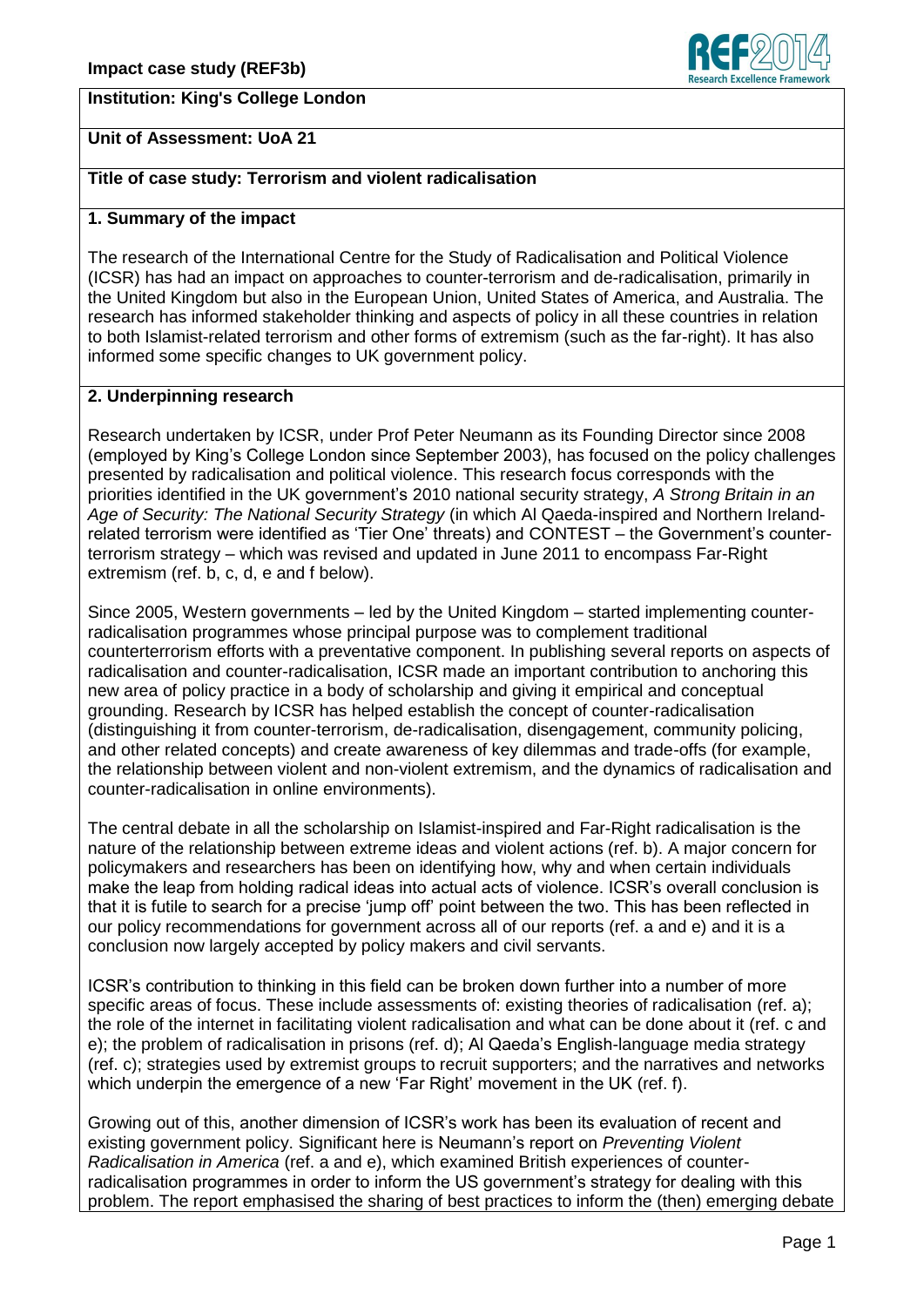

about domestic counter-radicalisation in the United States. It contained chapters on European experiences in counter-radicalisation, focusing specifically on the United Kingdom and the Netherlands. The US government's policy, published in August 2011, reflected key conclusions of the report.

# **3. References to the research**

(a) Peter R. Neumann, 'Options and Strategies for Countering Online Radicalization in the United States', *Studies in Conflict and Terrorism*, 36(7) (2013) (in print)

(b) Peter R. Neumann, 'The Trouble with Radicalization', *International Affairs*, 89(4) (2013).

(c) Peter R. Neumann and Tim Stevens (Associate Fellow, ICSR), *Countering Online Radicalisation: A Strategy for Action* (ICSR: London, 2009), 55 pp.

(d) Peter R. Neumann, *Prisons and Terrorism: Radicalisation and De-Radicalisation in 15 Countries* (ICSR in partnership with the National Consortium for the Study of Terrorism and Responses to Terrorism (START) in the University of Maryland: London, June 2010), 64 pp. £120k grant provided by UK Home Office, Australian Foreign Office, the National Coordinator for Counter-Terrorism Netherlands, and the US Department of Homeland Security.

(e) Peter R. Neumann, *Preventing Violent Radicalization in America* (Bi-Partisan Policy Center, Washington DC: June 2011), 56 pp. Commissioned by the National Security Preparedness Group of the Bi-Partisan Policy Center in Washington DC.

(f) Alexander Meleagrou-Hitchens and Hans Brun (both PhD candidates and ISCR Fellows), *A Neo-Nationalist Network: The English Defence League and Europe's Counter-Jihad Movement* (ICSR: London, 2013), 72 pp.

### **4. Details of the impact**

The first major report by ICSR, launched in Feb. 2009 on the subject of online radicalisation, helped inform UK government thinking on a new area of concern. On 17 Feb. 2009, Neumann met with the then UK Home Secretary Jacqui Smith to brief her about the key findings. Smith subsequently mentioned the report several times in a speech at the Annual Community Security Trust dinner on 2 March 2009. There was a further briefing with senior civil servants from the UK Home Office on 2 March, and on 12 March there was an Early Day Motion in the House of Commons recommending that the government take up the four main recommendations proposed by ICSR.

ICSR's research has also informed parliamentary scrutiny of government policy. On 1 June 2010, ICSR launched a report on prison radicalisation which was jointly funded by the UK Home Office, Australian Foreign Office, the National Coordinator for Counter-Terrorism Netherlands, and the US Department of Homeland Security. On 30 November 2011, Richard Pickering, Head of the Security Group in UK Prisons, was questioned extensively at a UK Home Affairs Select Committee Inquiry on the Roots of Radicalisation about the findings of the ICSR report on prisons, and the problems that it highlighted. On 6 December 2011, Neumann also gave evidence before the same Home Affairs committee about the report.

ICSR's research was prominent in the review and revision of the UK official strategy for Preventing Radicalisation that was undertaken by the government in 2011. In June 2011, both ICSR's reports on online radicalisation and on prison radicalisation were cited in the revised official strategy for Preventing Violent Radicalisation, alongside an earlier report co-written by Neumann and ICSR Associate Fellow Brooke Rogers on *Recruitment and Mobilisation for the Islamist Militant Movement*.

Our impact has also been notable outside the UK. Peter Neumann presented the findings of the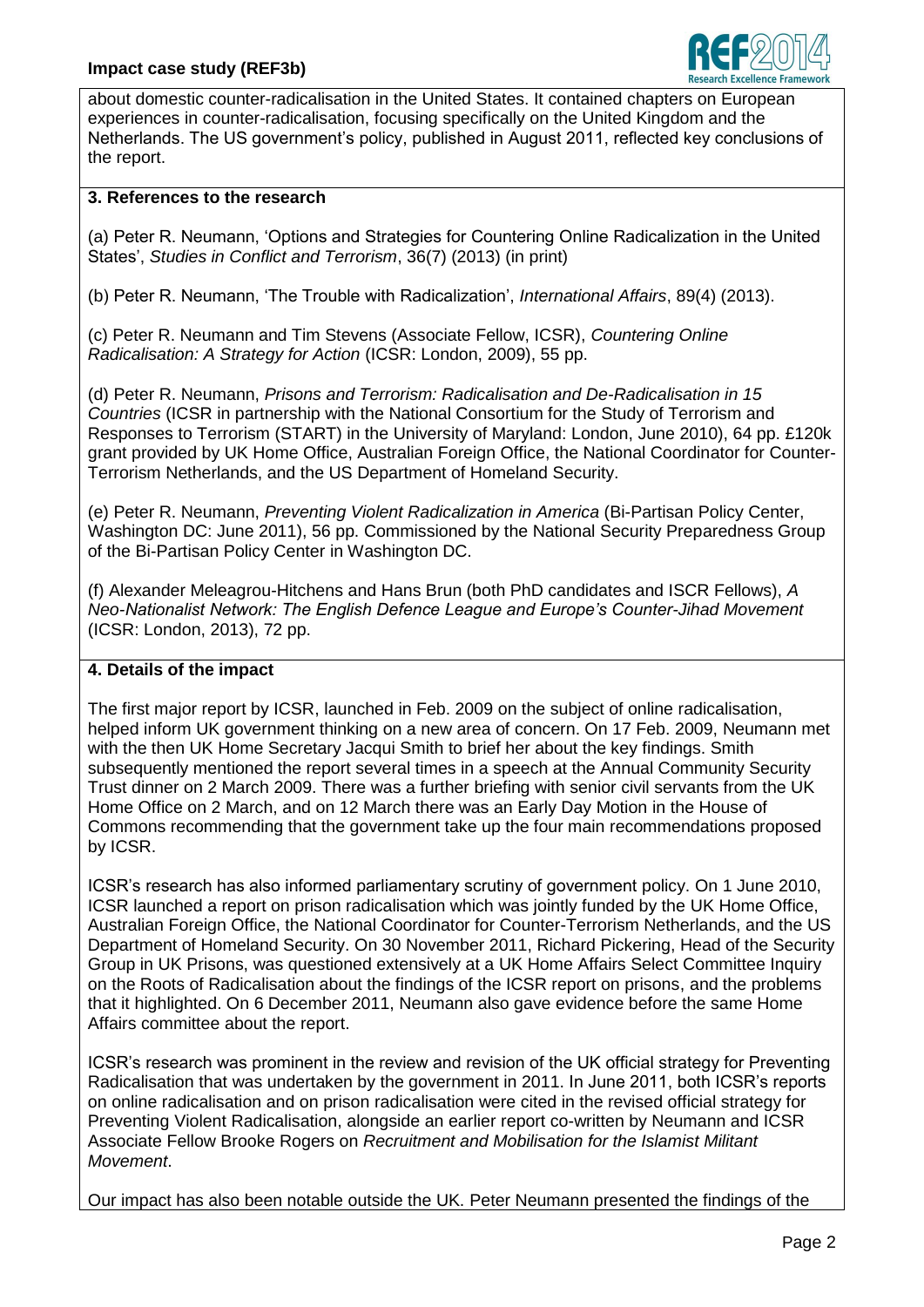# **Impact case study (REF3b)**



report on online radicalisation at a meeting with the German Federal Criminal Office (BKA) in Berlin on 25 February 2009 and then at a Council of Europe Conference on Terrorism and Cyber Security in Madrid on 16 April 2009 (after which the report's findings were included in the resolutions of the conference). Our 2010 report on prison radicalisation informed: a review of procedures for holding terrorist prisoners in the Dutch prison system (Dr. Hans van Miert of the Dutch National Counterterrorism Coordinator stated it was 'influential we were considering changes to our detention system for terrorist prisoners in 2010-2011'); the US State Department's outreach and training for foreign partners on de-radicalisation and prison radicalisation (Michael Jacobson of the U.S. State Department Bureau of Counterterrorism stated it was 'helpful in shaping my thinking on the subject'); and the Australian Dept. of Justice's Intervention Programmes to deal with radicalised prisoners (Australian Ambassador for Counter-Terrorism, Bill Paterson stated it had been 'used by the State Government of Victoria in the development of rehabiltation programs for convicted terrorists currently in detention in Victoria' and circulated to other state authorities).

An important aspect of ICSR's work has been to draw on the UK example to inform efforts by other governments to develop prevent strategies for violent extremism. In late 2010, Neumann was commissioned by the Bi-Partisan Policy Center in Washington DC to write a policy report on *Preventing Violent Radicalization in America: blueprint for a national strategy in the United States*, alongside Lee Hamilton and Thomas Kean, former Co-Chairs of the 9/11 Commission. Following the report's publication, Neumann testified before the US House Select Subcommittee on Terrorism on 27 July 2011 and most of the recommendations made in the report were incorporated in the US government's subsequent *Strategic Implementation Plan for Empowering Local Partners to Prevent Violent Extremism in the United States*. This included recommendations on the structure and scope of counter-radicalisation efforts, their organisation within government, and the separation between community policing and counter-radicalisation, which the ICSR strongly emphasised. Indeed, we were subsequently informed by Arif Alikhan, former Assistant Secretary of Homeland Security, that the ICSR report was important in helping to 'adjust' and 'fine tune' the Department of Homeland Security's policy on counter-radicalisation.

Finally, as concerns about Far Right extremism have also grown in recent years, ICSR's pioneering work in this area has received attention from government. In March 2013, ICSR's report, *A Neo-Nationalist Network: The English Defence League and Europe's Counter-Jihad Movement,* was launched by the Home Office Minister for Crime and Security, James Brokenshire MP. In his address, he noted that 'the International Centre for the Study of Radicalisation has a first class reputation in the field of counter-terrorism studies'.

# **5. Sources to corroborate the impact: available on request.**

(i) Early Day Motion, House of Commons, 12 March 2009. ICSR report on internet radicalisation recommended as government policy: 'That this House recognises the growing concern at the role the internet plays in radicalising extremists; welcomes the report on Countering Online Radicalisation published by the International Centre for the Study of Radicalisation and Political Violence at King's College London, in partnership with the Community Security Trust; and calls on the Government to take up the four main recommendations proposed by the report authors, which are to deter producers of illegal material, empower online communities, reduce the appeal of extremist messages and promote positive messages online.'

(ii) Council of Europe Conference on Terrorism and Cyber Security in Madrid on 16 April 2009. Recommendations presented by ICSR's report included in the resolutions of the conference (available on request).

(iii) References to four publications by Peter Neumann and three by ICSR in official review of UK Government's Review of Prevent Strategy (June 2011), pp. 87, 112-3. [<http://www.homeoffice.gov.uk/publications/counter-terrorism/prevent/prevent-strategy/prevent](http://www.homeoffice.gov.uk/publications/counter-terrorism/prevent/prevent-strategy/prevent-strategy-review?view=Binary)[strategy-review?view=Binary>](http://www.homeoffice.gov.uk/publications/counter-terrorism/prevent/prevent-strategy/prevent-strategy-review?view=Binary)

(iv) Peter Neumann's testimony before the US House Select Subcommittee on Terrorism on 27